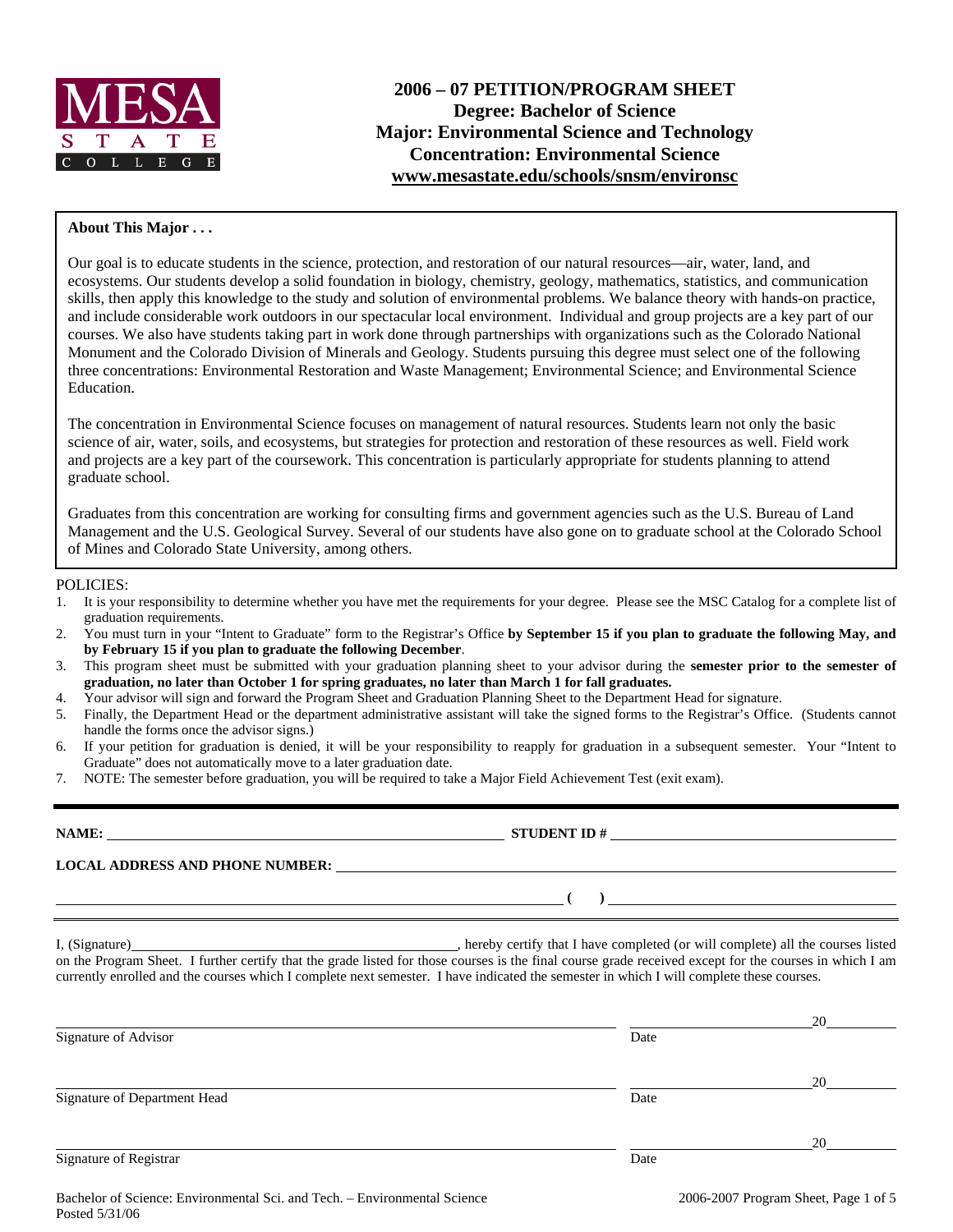- Must earn 120 semester hours and meet the academic residency requirements to earn a baccalaureate degree at Mesa State College.
- Must earn a minimum of 40 semester hours in upper division courses (i.e., 300-level and 400-level courses).
- A cumulative grade point average of 2.0 or higher must be maintained for all courses.
- A "C" or higher is required in all courses listed as major requirements.
- When filling out this program sheet a course can only be used once, i.e., no double counting is allowed between categories.
- Excess KINA/HPWE courses beyond the two required and pre-collegiate courses (usually numbered below 100) cannot be used for graduation.
- All degree requirements must be completed as described. Any exceptions or substitutions must be recommended in advance by the faculty advisor and approved by the Department Head.
- It is recommended that students work closely with a faculty advisor when selecting courses and scheduling classes prior to registration.
- Students are required to participate in exit examinations or other programs deemed necessary to comply with the college accountability requirement.

### General Education Requirements (Minimum of 33 semester hours) See the M.S.C. catalog for the list of courses that meet the general education categories.

| Course                                 | No.                                                         | Credit | Grade                                  | Term                                                                | Year | Trns/Subs                                                                       | Course                                                                  | No. | Credit | Grade                                                         | Term | Year | Trns/Subs |
|----------------------------------------|-------------------------------------------------------------|--------|----------------------------------------|---------------------------------------------------------------------|------|---------------------------------------------------------------------------------|-------------------------------------------------------------------------|-----|--------|---------------------------------------------------------------|------|------|-----------|
|                                        | English: ENGL 111 and 112 (6 semester hours, must receive a |        |                                        |                                                                     |      |                                                                                 |                                                                         |     |        | Humanities or Social/Behavioral Science: (3 semester hours)   |      |      |           |
|                                        |                                                             |        |                                        | "C" or higher, must be completed by the time the student has 60     |      |                                                                                 |                                                                         |     |        |                                                               |      |      |           |
| semester hours)                        |                                                             |        |                                        |                                                                     |      |                                                                                 |                                                                         |     |        |                                                               |      |      |           |
| *ENGL                                  |                                                             |        | $\overline{\phantom{iiiiiiiiiiiiiii}}$ |                                                                     |      |                                                                                 | <b>Fine Arts:</b> (3 semester hours)                                    |     |        |                                                               |      |      |           |
| *ENGL                                  |                                                             |        |                                        |                                                                     |      |                                                                                 |                                                                         |     |        |                                                               |      |      |           |
|                                        |                                                             |        |                                        | *ENGL 129, Honors English, may be substituted for ENGL 111 and ENGL |      |                                                                                 |                                                                         |     |        |                                                               |      |      |           |
|                                        |                                                             |        |                                        |                                                                     |      | 112. Must earn a grade of "C" or better. May need to take additional electives. |                                                                         |     |        |                                                               |      |      |           |
|                                        |                                                             |        |                                        |                                                                     |      |                                                                                 | <b>Natural Sciences:</b> (minimum 6 semester hours, at least one course |     |        |                                                               |      |      |           |
| <b>Humanities:</b> (6 semester hours)  |                                                             |        |                                        |                                                                     |      |                                                                                 | must include a lab)                                                     |     |        |                                                               |      |      |           |
|                                        |                                                             |        |                                        |                                                                     |      |                                                                                 |                                                                         |     |        |                                                               |      |      |           |
|                                        |                                                             |        |                                        |                                                                     |      |                                                                                 |                                                                         |     |        |                                                               |      |      |           |
|                                        |                                                             |        |                                        | Social and Behavioral Sciences: (6 semester hours)                  |      |                                                                                 |                                                                         |     |        |                                                               |      |      |           |
|                                        |                                                             |        |                                        |                                                                     |      |                                                                                 | <b>Applied Studies:</b> (3 semester hours)                              |     |        |                                                               |      |      |           |
|                                        |                                                             |        |                                        |                                                                     |      |                                                                                 |                                                                         |     |        |                                                               |      |      |           |
|                                        |                                                             |        |                                        |                                                                     |      |                                                                                 |                                                                         |     |        |                                                               |      |      |           |
|                                        |                                                             |        |                                        |                                                                     |      |                                                                                 |                                                                         |     |        |                                                               |      |      |           |
| Other Requirements (10 semester hours) |                                                             |        |                                        |                                                                     |      |                                                                                 |                                                                         |     |        |                                                               |      |      |           |
|                                        |                                                             |        |                                        |                                                                     |      |                                                                                 |                                                                         |     |        |                                                               |      |      |           |
| <b>Kinesiology:</b> (3 Semester Hours) |                                                             |        |                                        |                                                                     |      |                                                                                 |                                                                         |     |        | <b>Bachelor of Science Degree Distinction:</b>                |      |      |           |
| Course                                 |                                                             | No.    | Credit                                 | Grade                                                               | Term | Trns/Subs<br>Year                                                               |                                                                         |     |        | (7 semester hours) Must earn a "C" or better in both courses. |      |      |           |
| <b>KINE/HPWA</b>                       |                                                             | 100    |                                        |                                                                     |      |                                                                                 | Course                                                                  | No. | Credit | Grade                                                         | Term | Year | Trns/Subs |

KINA/HPWE 1 STAT 200 See the M.S.C. catalog for the list of approved KINA/HPWE/Selected DANC courses. \*Math 113 or higher level math as approved by advisor

KINA/HPWE  $\frac{1}{\sqrt{1-\frac{1}{\sqrt{1-\frac{1}{\sqrt{1-\frac{1}{\sqrt{1-\frac{1}{\sqrt{1-\frac{1}{\sqrt{1-\frac{1}{\sqrt{1-\frac{1}{\sqrt{1-\frac{1}{\sqrt{1-\frac{1}{\sqrt{1-\frac{1}{\sqrt{1-\frac{1}{\sqrt{1-\frac{1}{\sqrt{1-\frac{1}{\sqrt{1-\frac{1}{\sqrt{1-\frac{1}{\sqrt{1-\frac{1}{\sqrt{1-\frac{1}{\sqrt{1-\frac{1}{\sqrt{1-\frac{1}{\sqrt{1-\frac{1}{\sqrt{1-\frac{1}{\sqrt{1-\frac{1}{\sqrt{1-\frac{$ 

**Environmental Science and Technology – Environmental Science Major Requirements** (minimum 64 Semester Hours) A "C" or higher is required in all courses listed as major requirements.

| Course      | No.    | Credit                  | Grade | Term                                                                                                                                                                                                                                 | Year | Trns/Subs | Trns/Subs<br>No.<br>Year<br>Credit<br>Grade<br>Course<br>Term                               |
|-------------|--------|-------------------------|-------|--------------------------------------------------------------------------------------------------------------------------------------------------------------------------------------------------------------------------------------|------|-----------|---------------------------------------------------------------------------------------------|
| <b>ENVS</b> | 110    | $\overline{\mathbf{3}}$ |       | <u> المستقل المستقل المستقل</u>                                                                                                                                                                                                      |      |           | <b>ENVS</b><br>492<br>$\frac{2}{2}$                                                         |
| <b>ENVS</b> | $-200$ |                         |       |                                                                                                                                                                                                                                      |      |           | 488<br>$\frac{3}{2}$ $\frac{1}{2}$ $\frac{1}{2}$ $\frac{1}{2}$ $\frac{1}{2}$<br><b>POLS</b> |
| <b>ENVS</b> | 200L   |                         |       |                                                                                                                                                                                                                                      |      |           | <b>MATH 151 or MATH 146:</b>                                                                |
| <b>ENVS</b> | 210    | $\overline{\mathbf{3}}$ |       |                                                                                                                                                                                                                                      |      |           | MATH<br>$5\overline{)}$                                                                     |
| <b>ENVS</b> | 312    | $\overline{\mathbf{3}}$ |       |                                                                                                                                                                                                                                      |      |           | BIOL 107 and BIOL 107L or BIOL 211 and BIOL 211L:                                           |
| <b>ENVS</b> | 312L   |                         |       |                                                                                                                                                                                                                                      |      |           | <b>BIOL</b>                                                                                 |
| <b>ENVS</b> | 331    | $\frac{3}{2}$           |       |                                                                                                                                                                                                                                      |      |           | <b>BIOL</b>                                                                                 |
| <b>ENVS</b> | 331L   |                         |       |                                                                                                                                                                                                                                      |      |           | CHEM 121/121L and CHEM 122/122L or                                                          |
| <b>ENVS</b> | 340    | $\overline{\mathbf{3}}$ |       | <u> 1988 - John Harry Harry Harry Harry Harry Harry Harry Harry Harry Harry Harry Harry Harry Harry Harry Harry Harry Harry Harry Harry Harry Harry Harry Harry Harry Harry Harry Harry Harry Harry Harry Harry Harry Harry Harr</u> |      |           | CHEM 131/131L and CHEM 132/132L:                                                            |
| <b>ENVS</b> | 455    | 3                       |       |                                                                                                                                                                                                                                      |      |           | <b>CHEM</b><br>$\overline{4}$                                                               |
|             |        |                         |       |                                                                                                                                                                                                                                      |      |           | <b>CHEM</b>                                                                                 |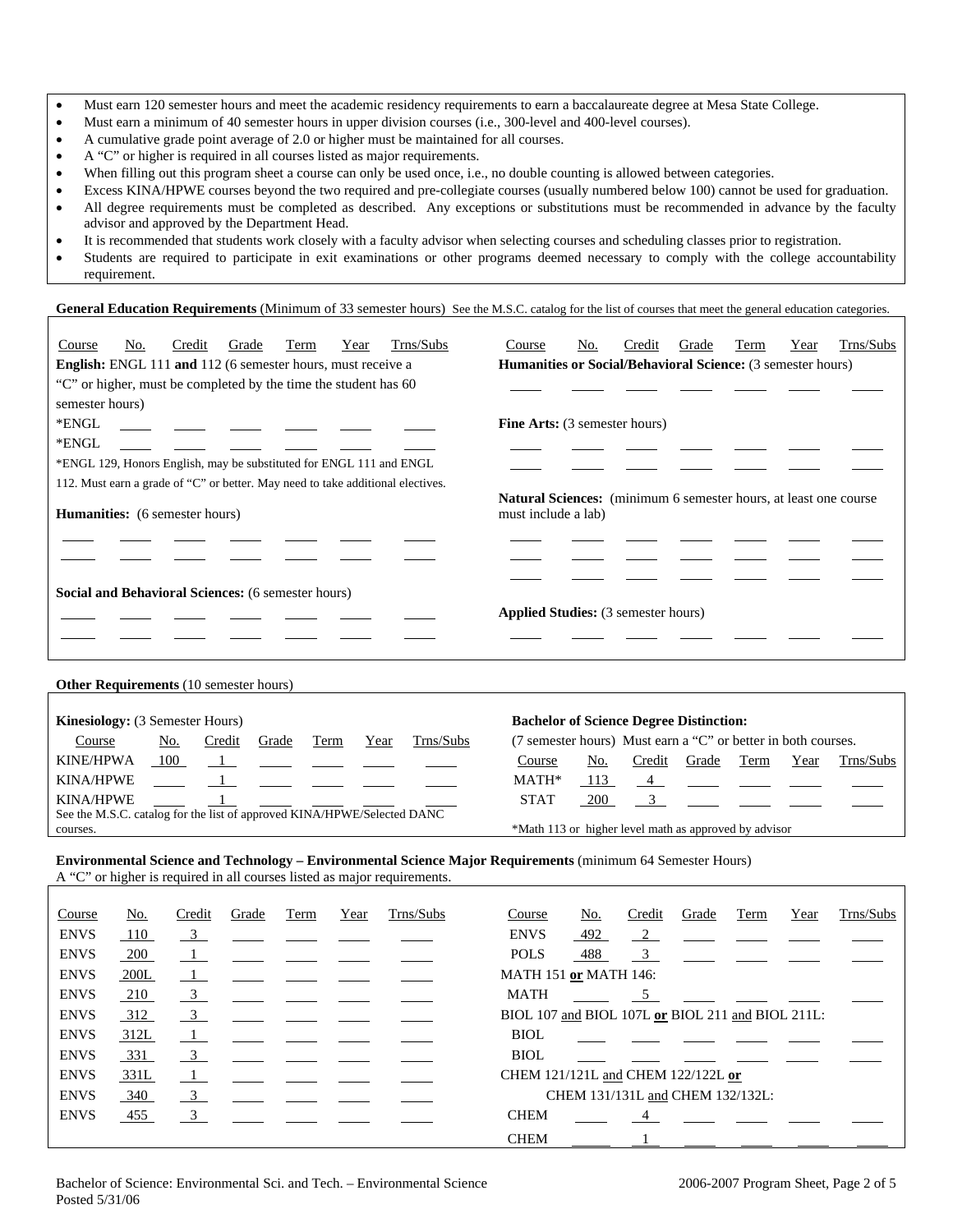| Course | No. | Credit | Grade | Term | Year | Trns/Subs | Course                                                                                                                                                                                                                                                 | No. | Credit | Grade | Term | Year | Trns/Subs |
|--------|-----|--------|-------|------|------|-----------|--------------------------------------------------------------------------------------------------------------------------------------------------------------------------------------------------------------------------------------------------------|-----|--------|-------|------|------|-----------|
|        |     |        |       |      |      |           | 6-8 semester hours selected from Biology, Chemistry, Geology, or Physics. See list of approved courses on page 4.                                                                                                                                      |     |        |       |      |      |           |
|        |     |        |       |      |      |           |                                                                                                                                                                                                                                                        |     |        |       |      |      |           |
|        |     |        |       |      |      |           |                                                                                                                                                                                                                                                        |     |        |       |      |      |           |
|        |     |        |       |      |      |           | Restricted Electives: Choose a minimum of 11 semester hours from ENVS 301, ENVS 313/313L, ENVS 315, ENVS 321, ENVS 332/332L, ENVS<br>350/350L, ENVS 360/360L, ENVS 396, ENVS 413, ENVS 420/420L, ENVS 431, ENVS 433, ENVS 460/460L, ENVS 496, ENVS 497 |     |        |       |      |      |           |
|        |     |        |       |      |      |           |                                                                                                                                                                                                                                                        |     |        |       |      |      |           |
|        |     |        |       |      |      |           |                                                                                                                                                                                                                                                        |     |        |       |      |      |           |

**Electives** (All college level courses appearing on your final transcript, **not listed above** that will bring your total semester hours to 120 hours. Excludes KINA/HPWE activity courses.) (12-13 semester hours; additional upper division hours may be needed.)

| Trns/Subs  |  |  |
|------------|--|--|
| Year       |  |  |
| Term       |  |  |
| Grade      |  |  |
| Credit     |  |  |
| <u>No.</u> |  |  |
| Course     |  |  |
| Trns/Subs  |  |  |
| Year       |  |  |
| Term       |  |  |
| Grade      |  |  |
| Credit     |  |  |
| No.        |  |  |
| Course     |  |  |

## **GRADUATION INFORMATION**

See the "Undergraduate Graduation Requirements" in the Mesa State College catalog for additional graduation information.

**GENERAL EDUCATION REQUIREMENTS** (Minimum of 33 Semester Hours) See current Mesa State College catalog for list of courses that fulfill the requirements below. If one (or more) of the selections below is required in your major, you must use it to fulfill the major requirement and **make a different selection to meet the general education requirement. The courses may not be used to fulfill both requirements.**

**English – 6** Semester Hours (Must be **completed** before student has 60 semester hours. Must receive grade of "C" or above.) ENGL 111 **and** ENGL 112 **or** ENGL 129 *(by permission)*

**Humanities – 6** semester hours

**Social and Behavioral Sciences – 6** semester hours

**Humanities or Social/Behavioral Sciences – 3** semester hours

**Fine Arts – 3** semester hours

**Natural Sciences – 6** semester hours (At least one course must include a lab.)

**Applied Studies – 3** semester hours

### **OTHER REQUIREMENTS** (10 Semester Hours)

**Kinesiology – 3** Semester Hours

Each student must take KINE/HPWA 100 together with two KINA/HPWE/Selected DANC courses. See current catalog for listing.

#### **Degree Distinction – 7** Semester Hours

MATH 113 College Algebra (Or a higher level math as approved as approved by advisor) – 4 semester hours STAT 200 Probability and Statistics - 3 semester hours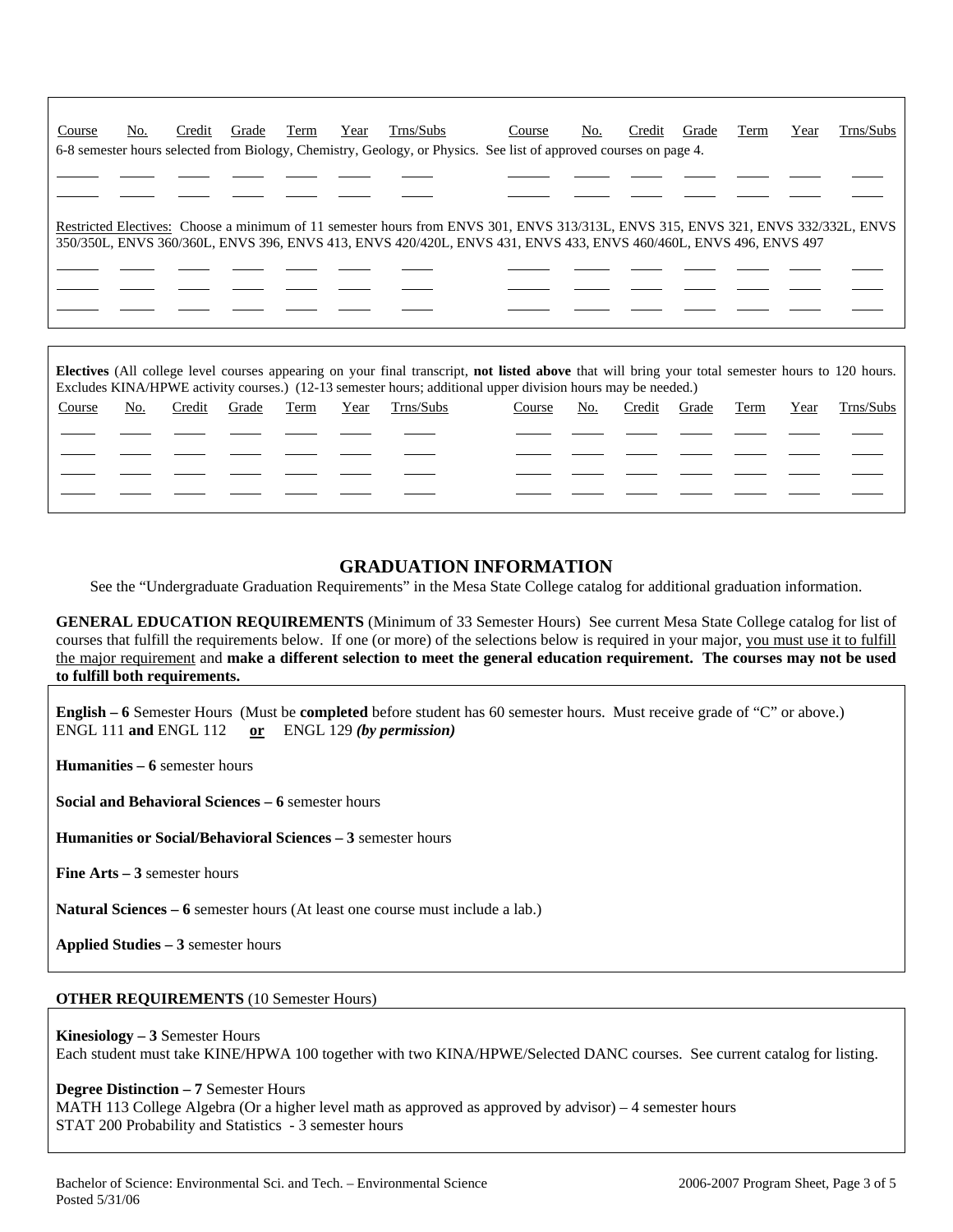A "C" or higher is required in all courses listed as major requirements.

### **Required Courses:**

 One of the two Biology course combinations: BIOL 107/107L Plant Biology and Lab BIOL 211/211L Ecosystem Biology and Lab One of the two following Chemistry course combinations: CHEM 121/121L **and** CHEM 122/122L Principles of Chemistry and Lab **or** CHEM 131/131L **and** CHEM 132/132L General Chemistry and Lab ENVS 110 Environmental Science and Technology I ENVS 200 Field Methods in Environmental Science ENVS 200L Field Methods in Environmental Science Laboratory ENVS 210 Environmental Science & Technology II ENVS 312 Soil Properties & Characterization ENVS 312L Soil Properties & Characterization Laboratory ENVS 331 Water Quality ENVS 331L Water Quality Laboratory ENVS 340 Air Quality & Pollution Control ENVS 455 Restoration Ecology ENVS 492 Capstone in Environmental Science & Technology POLS 488 Environmental Politics One of the following: MATH 146 Calculus for Biological Sciences MATH 151 Calculus I Restricted Electives – 11 semester hours chosen from: ENVS 301 Environmental Project Management ENVS 396 Topics ENVS 313 Characterization Of Contaminated Sites ENVS 413 Env. Fate & Transport of Contaminants ENVS 313L Characterization Of Contaminated Sites Lab ENVS 420 Adv. Env. Samp. & Analytical Methods ENVS 315 Mined Land Rehabilitation ENVS 420L Adv. Env. Samp. & Analytical Methods Lab ENVS 321 Environmental Risk Analysis ENVS 431 Water & Wastewater Treatment ENVS 332 Introduction to GIS ENVS 433 Restoration of Aquatic Systems ENVS 332L Introduction to GIS Lab ENVS 460 Fire Management ENVS 350 Ecol/Mgmt. Shrublands/Grasslands ENVS 460L Fire Management Lab ENVS 350L Ecol/Mgmt. Shrublands/Grasslands Lab ENVS 496 Topics ENVS 360 Fire Ecology ENVS 497 Structured Research ENVS 360L Fire Ecology Lab 6-8 Semester Hours chosen from the following: BIOL 105/105L Attributes of Living Systems and Lab BIOL 413/413L Herpetology BIOL 106/106L Principles Of Animal Biology and Lab BIOL 414/414L Aquatic Biology BIOL 107/107L Principles Of Plant Biology and Lab BIOL 415/415L Tropical Ecosystems and Lab BIOL 211/211L Ecosystem Biology and Lab GEOL 111/111L Principles Of Physical Geology and Lab BIOL 221/221L Plant Identification and Lab GEOL 321/321L Intro to Remote Sensing and Lab BIOL 231/231L Invertebrate Zoology and Lab GEOL 325 Introduction to Engineering Geology BIOL 315 Epidemiology GEOL 333 Geology of the Canyon Country BIOL 321/321L Taxonomy of Grasses and Lab GEOL 351 Applied Geochemistry BIOL 331/331L Insect Biology and Lab GEOL 355 Basic Hydrology BIOL 350/350L Microbiology and Lab GEOL 402/402L App. of Geomorphology and Lab BIOL 405/405L Advanced Ecological Methods and Lab GEOL 404/404L Geophysics and Lab BIOL 406/406L Plant-Animal Interactions and Lab GEOL 415/415L Intro to Ground Water and Lab BIOL 411/411L Mammalogy and Lab PHYS 111/111L General Physics and Lab BIOL 412/412L Ornithology and Lab PHYS 112/112L General Physics and Lab

### **General Electives: 12-13 Semester Hours;** additional upper division hours may be needed.

Students are required to participate in exit examinations or other programs deemed necessary to comply with the college accountability requirement. All degree requirements must be completed as described above. Any exceptions or substitutions must be recommended in advance by the faculty advisor and approved by the Department Head.